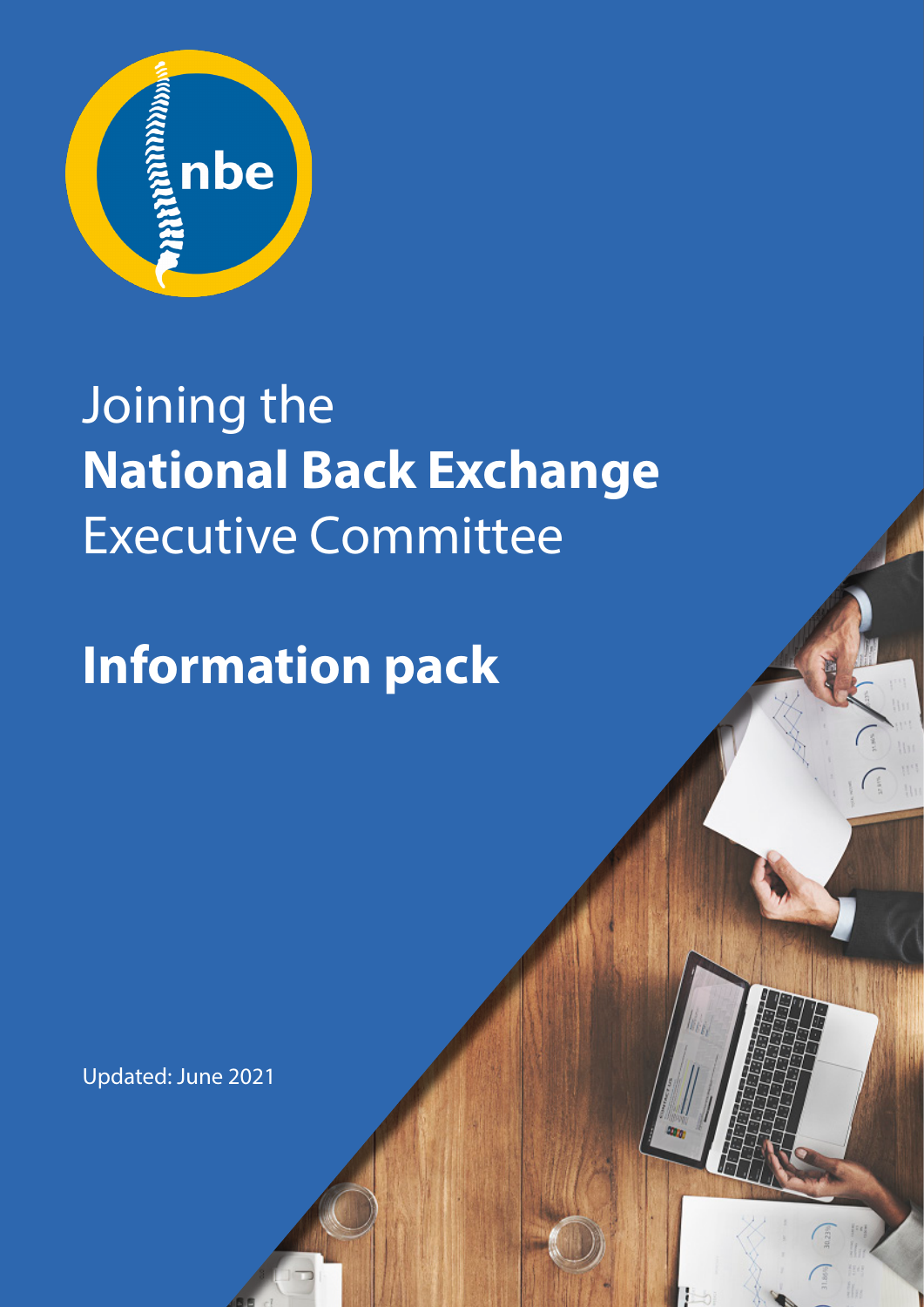## What is the Board of Directors?

National Back Exchange is a member association managed by a Board of Directors (The Board). The Board are elected from the membership each year at the AGM. Their key role is to ensure the effective management of the association. They hold joint responsibility for all decisions made and all actions taken.

The Board is made up of 11 members. Collectively the Board oversees the running, in association with a management company, and the strategic direction and development of NBE.

# What are the Board roles?

The Board provides a cohesive approach to strategic planning and decision making to drive NBE according to its mission, vision, and values. The Board works closely with Echo, our management company, to ensure they can perform their role to the best of their ability. Individual Board members have specific roles and responsibilities. These are partitioned into the following areas:

**Management** - involves the Chair, Vice Chair, Secretary and Finance Director. The Chair holds the most senior position on the Board and is responsible for leading NBE. Their primary role is to ensure effective assessment and improvement of NBE. This role is supported by the Vice Chair. The Secretary ensures NBE complies with the relevant legislation, regulations, and governing policies. The Finance Director provides a balance between short term investment versus the long-term financial stability of NBE, contract management and that all expenditures are in pursuance of NBE's objectives.

**Membership Director and Liaisons** - are responsible for the needs of the membership, including affiliated Local Groups and Advanced Members. Their role is to connect to our members, respond to their requests and queries and promote member benefits to ensure all members get the best out of NBE.

**Marketing Director** – works closely with our management company to promote NBE, design advertising and social media campaigns, maximise income and develop long term strategies to develop the strength of NBE as a brand and an organisation.

**Education and Development Director** – is responsible for identifying educational opportunities, arranging CPD events and designing programmes that will enable NBE and its membership to constantly evolve and develop.

**Conference Director** - works closely with our management company Echo, to design, develop and deliver NBE's annual conference.

**Events Coordinator** - is responsible for organising, hosting, and coordinating events, such as CPDs, Chat Live and Local Officer events. Their role includes interacting with external conferences and events to ensure NBE is at the forefront of the Moving and Handling world.

**Communications Director** – works across the Board to disseminate information through the website, maintains and develops the support tools such as the Membership Forum, Libraries etc.

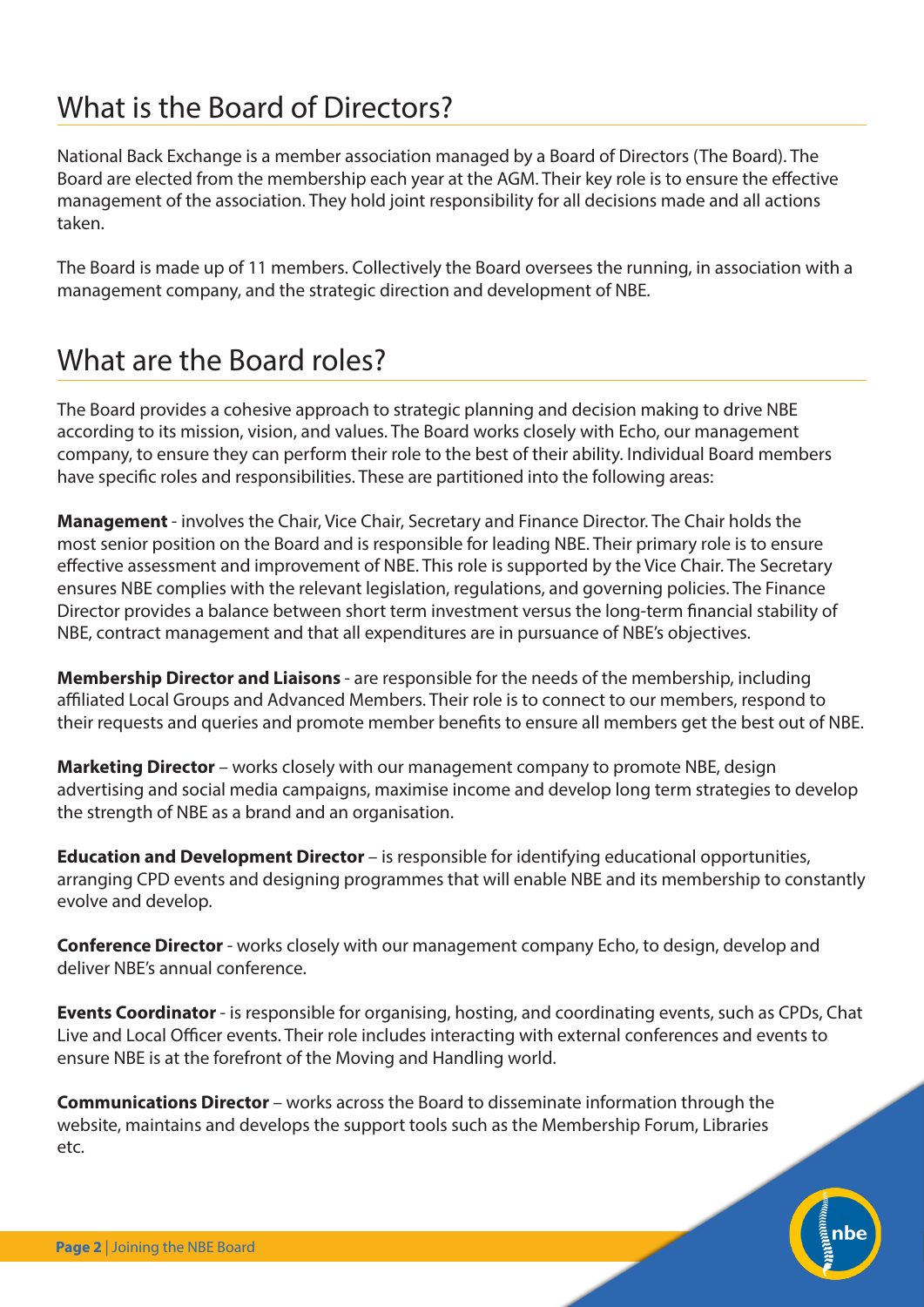# What does a Board role offer?

You will be joining a vibrant and committed Board. You will develop new skills and hone your current ones, all of which enhances your personal and professional development. The Board brings together a group of people from various backgrounds, with vast experiences

and a diverse range of knowledge and skills. The Board works as a team to support and learn from each other.

NBE actively contributes to national working parties and projects as well as supporting research and practice development. This enables you to drive conversations, influence practise and get a say in shaping the future!

NBE reaches far beyond the membership. It connects with private, public, and educational sectors. It provides enormous networking opportunities. This is particularly so of Conference, of which free attendance comes as part of the job role offer. Many long-lasting professional and personal relationships have been formed through the Board roles.

Your role is a prestigious one, which adds value to your CV. It provides the opportunity to impress your manager, your colleagues and/or your customers. It will increase your job prospects or act in your favour when sourcing work. Your new role adds to your repertoire of knowledge and skills, elevates your reputation, elevates your organisation's reputation, and endorses you as a committed practitioner. The biggest benefit of all is the opportunity to contribute to the development and success of NBE. It allows you to give something back to both NBE, and the Moving & Handling world.

# What skills do I require?

#### **Vision, passion, commitment, time, and motivation…**

- A vision for what the future of moving and handling could and should look like.
- A passion for moving and handling and NBE.
- A commitment to NBE.
- An ability to devote the necessary time and energy to NBE.
- An ability to work both collaboratively and independently.
- Hold basic computer skills and have access to a suitable device.

## What does it involve?

The Board roles are a one-year tenure with the ability to extend year on year (if voted in). To get the best out of the role we advise a minimum of two years. This will accommodate an induction period and then the opportunity to effect change and see the benefits of your work. The maximum tenure is six years. The Board meet eight times per year with a mixture of half day and full day meetings. These are a combination of face to face and virtual. Commitment to attend these meetings is essential. From time to time the Board may be required to arrange ad hoc or emergency meetings. These may require all the Board or just relevant Board members to attend.

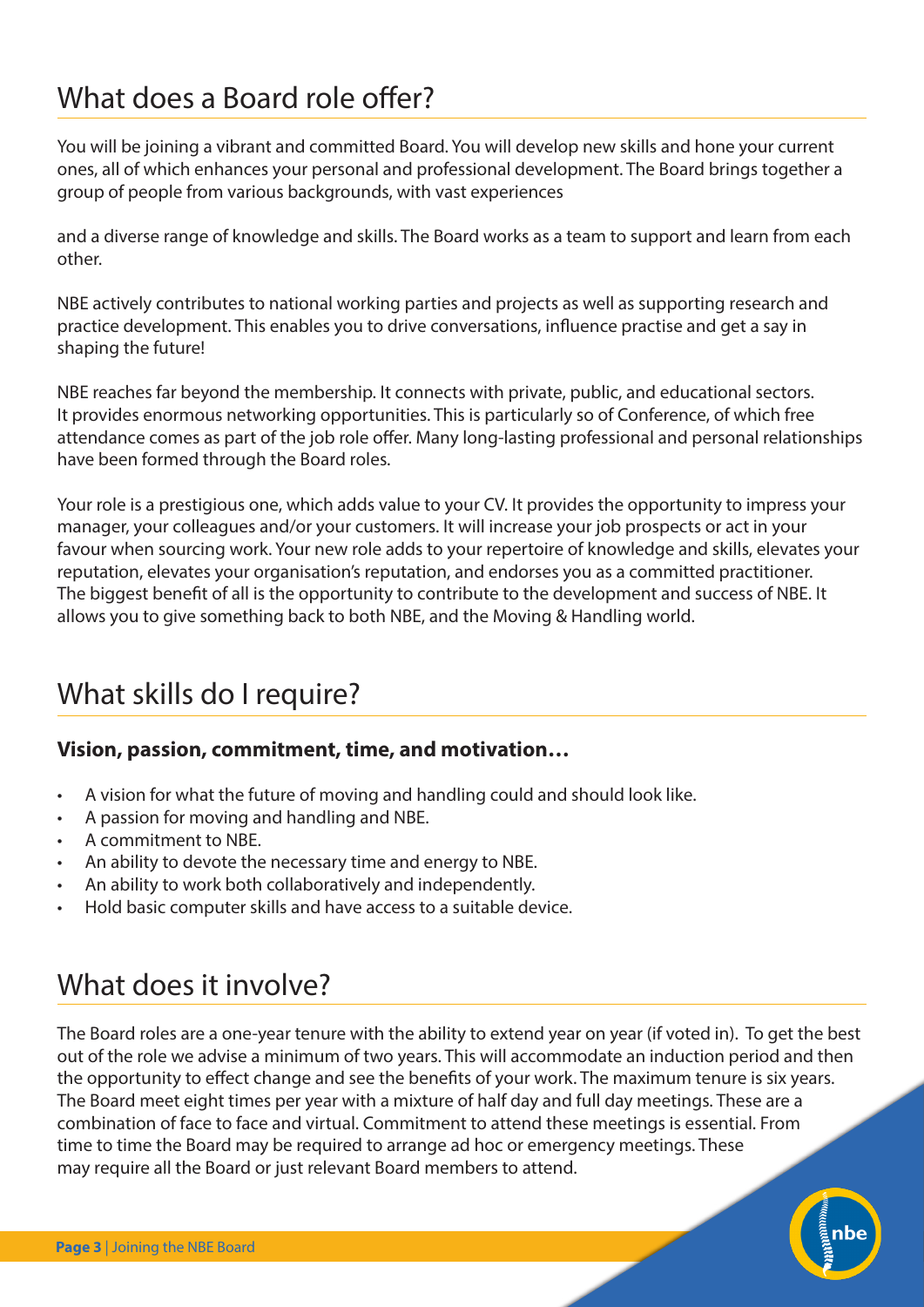Throughout the year NBE delivers virtual educational events. Some of the Board are required to help arrange, present, and support the events.

An important form of communication between the Board and with our members is through email. Part of the Board role is to monitor, manage and respond to requests on a minimum twice weekly basis.

Obviously, there may be times when you are unable to attend a meeting or respond to email requests. However, unless you can commit to at least 80% of the commitments you may not be able to fulfil your Board role. Not to worry though, you may be able to contribute your time, experience, and skills in other ways, such as a member of a sub-committee. These roles are just as valuable to NBE as a Board role but involves less time commitment.

# How do I join?

In the first instance, interest should be directed to the Chair chairman@nationalbackexchange.org. This will give you the opportunity to discuss the Board roles and where your skills and interest best lies.

Members are then invited to apply for a Board role using the Nominations to the NBE Board of Directors form which can be found on the website. As all members of the Board must resign annually, all roles become vacant each year.

Written nominations should be received at least 60 days prior to the AGM. The AGM takes place in September, the exact date is advertised on the website. Any remaining vacant posts are filled from the floor at the AGM.

Each nomination must include the consent of the nominee and be supported by two seconders. All nominees, their proposers and the seconders must be current members of NBE at the time of nomination and election at AGM otherwise the nomination is void.

Where nominations exceed vacancies, an election ballot will be held at the AGM. Successful nominees take their position on the Board at the AGM.

## Meeting Schedule for Board of Directors

Members accepting a nomination to the Board of Directors must, as far as is reasonably possible, be available to attend the meetings listed below, in particular the November Business planning meeting following commencement in post. The majority of meetings will be held via Zoom video conferencing.

| 6th Oct 2021       | 14.00 - 18.00           | Welcome new executive                                                                                                                           |
|--------------------|-------------------------|-------------------------------------------------------------------------------------------------------------------------------------------------|
| 5th & 6th Nov 2021 | 09.00 - 17.00 both days | <b>Business planning meeting</b><br>(Depending on Covid 19 restrictions this will<br>be a face to face meeting at Jurys Inn<br>Hinckley Island) |
| 14th Dec 2021      | $09.00 - 13.00$         | Regular meeting                                                                                                                                 |